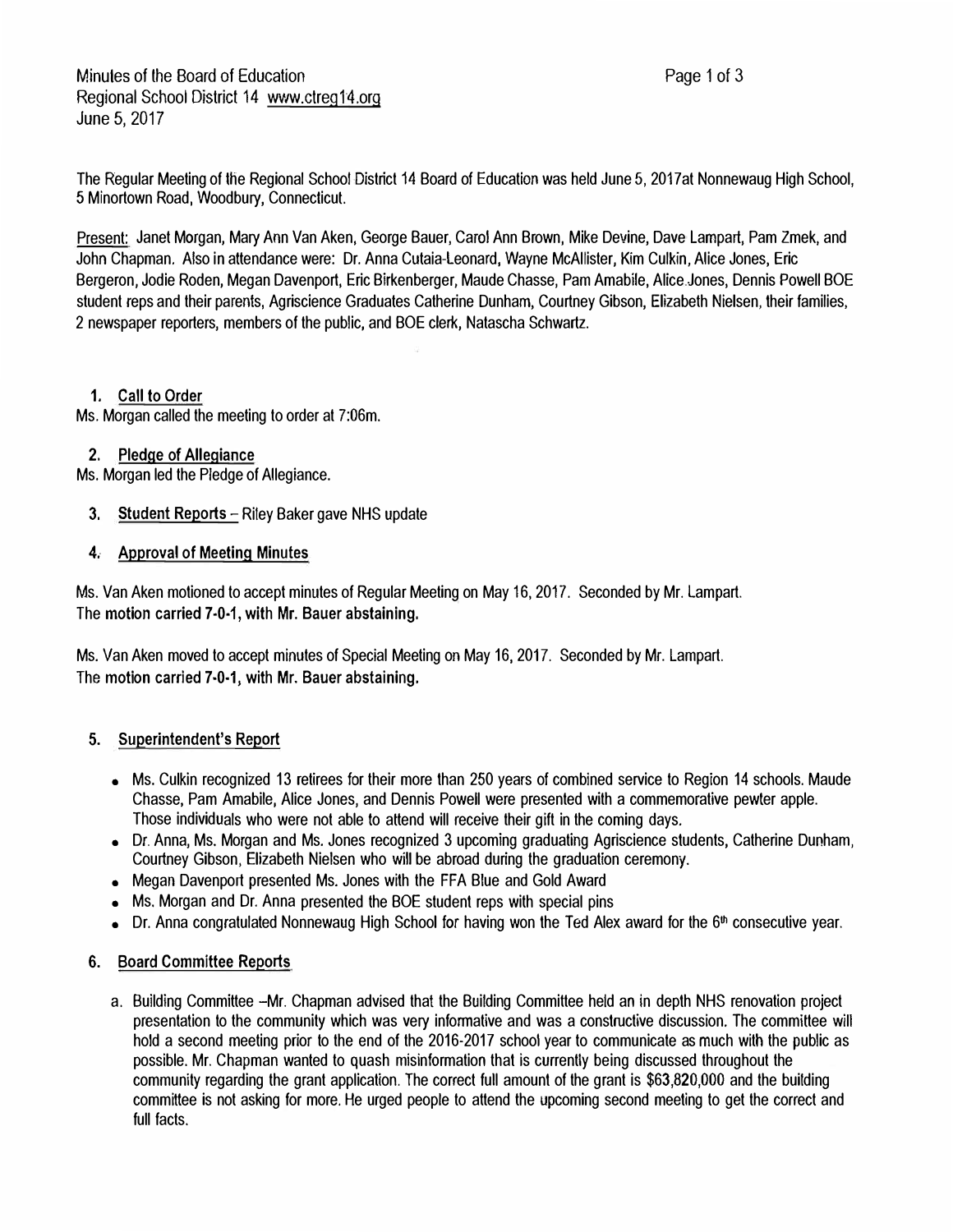- b. Finance Committee Discussion was tabled to the next BOE meeting as Mr. Bauer was not able to be present for the committee meeting.
- c. Safe Schools Ms. Van Aken gave an update on the committee's discussion regarding access control and security systems at NHS, indoor cameras, and training opportunities in fall. She also mentioned that Region 14 hosted a very productive regional SRO meeting at the end of May in the NHS Library Media Center.

# 7. Board Chair Comments

Ms. Morgan congratulated Mike Devine, Pam Zmek, Maryanne Van Aken, and John Chapman on their re-election to the BOE.

- 8. Public Comment none
- 9. Old Business

Ms. Van Aken *moved* to approve policy 5114 Student Discipline and Seconded by Mr. Chapman. The motion carried unanimously 8-0-0.

Ms. Van Aken *moved* to approve policy 9325.43 Bylaws of the Board-Attendance at meetings via electronic communications and Seconded by Mr. Chapman. The motion carried unanimously 8-0-0.

Ms. Van Aken moved to approve policy 6142.101 Wellness and Seconded by Mr. Chapman. The motion carried unanimously 8-0-0.

### 10. New Business

- A. Ms. Van Aken *moved* to opt in to the CT Healthy Food Program for 2017-18 with an exemption clause and Seconded by Mr. Chapman. The motion carried unanimously 8-0-0.
- B. Mr. Chapman moved to award the bid for the preschool relocation to William B. Meyer Inc. and seconded by Mr. Lampart. The motion carried unanimously 8-0-0.
- C. Mr. Chapman moved to award the bid for the Central Office relocation to WMS to William B. Meyer Inc. and seconded by Mr. Lampart. The motion carried 7-0-1, with Mr. Devine abstaining.
- D. Mr. Chapman moved to award the bid for the construction of a temporary parking lost at WMS to Paul Carlson and Son Excavating and seconded by Mr. Lampart. The motion carried 7-0-1, with Mr. Devine abstaining.
- E. Ms. Morgan requested that the bid award for the purchase and installation of audio visual equipment for the BOE at WMS be tabled until an alternative solution can be proposed for the live feed portion of the BOE meetings.
- F. Mr. Chapman moved to award the bid for the purchase and installation of 4 ductless heat pump systems at WMS to Sav-Mor Cooling and Heating and seconded by Mr. Lampart. The motion carried 7-0-1, with Mr. Devine abstaining.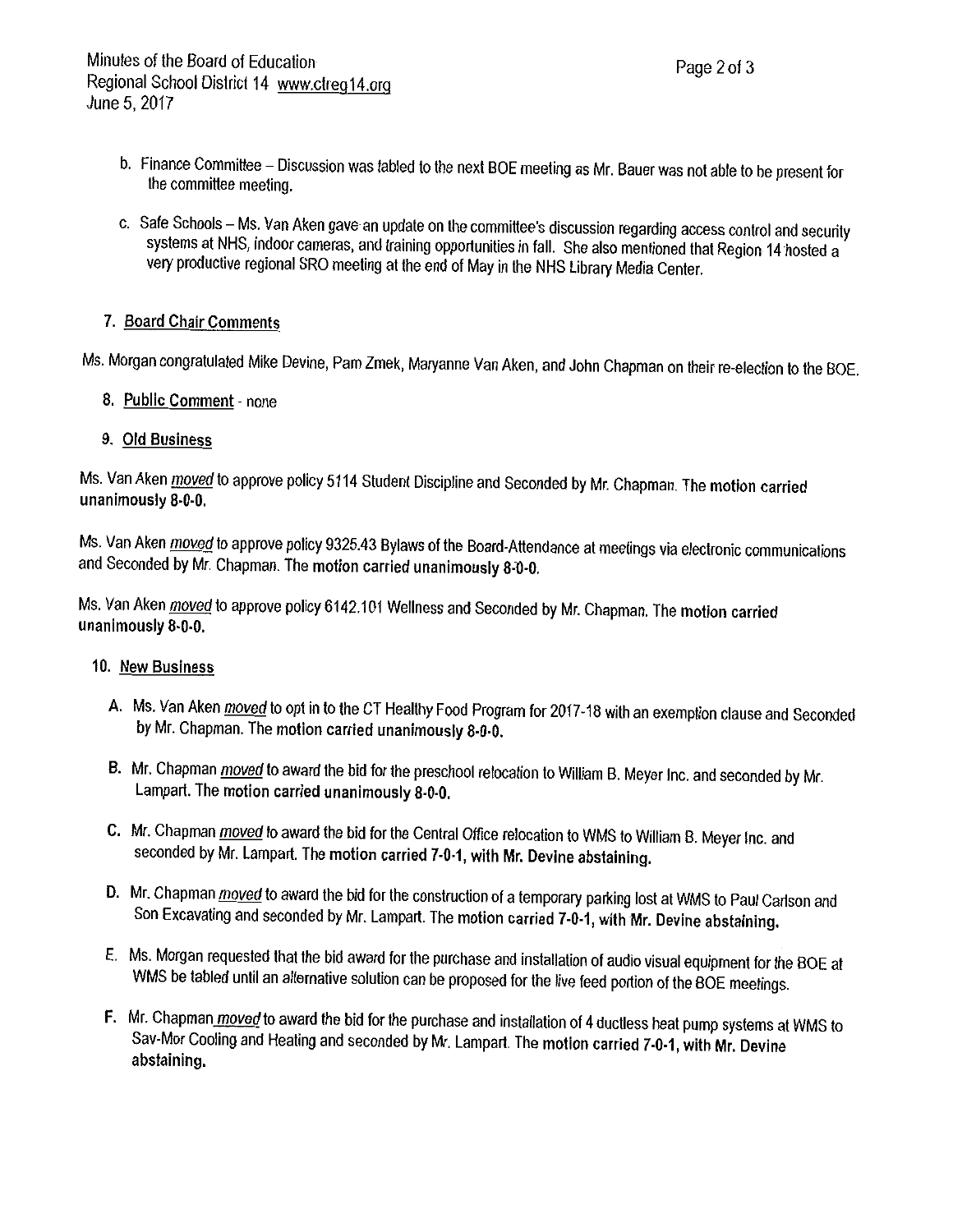Minutes of the Board of Education Regional School District 14 www.ctreg14.org June 5, 2017

- G. Mr. Chapman moved to award the bid for the purchase and installation of preschool playground equipment at MES to Creative Recreation and seconded by Mr. Lampart. The motion carried 7-0-1, with Mr. Bauer abstaining.
- H. Mr. Bauer moved to go into Executive session for 3 matters, specifically:
	- a. Discussion/possible action on the ratification of proposed collective bargaining agreement between the BOE and the Cafeteria Workers' Association.
	- b. Discussion/possible action on the ratification of proposed collective bargaining agreement between the BOE and the Nonnewaug Nurses Local 1303-247 of Council #4 AFSCME, AFL-CIO.
	- c. A personnel matter, specifically, the Superintendent's evaluation.

The motion was seconded by Mr. Lampart. Motion carried unanimously 8-0-0.

The BOE entered into executive session at 8:05pm and Dr. Anna, Ms. Culkin, and Mr. McAllister were invited in.

The BOE moved out of executive session at 9:23pm.

Ms. Zmek moved that the BOE ratify the proposed collective bargaining agreement between the BOE and the Cafeteria Workers' Association, and was seconded by Ms. Van Aken. The motion carried unanimously 8-0-0.

Ms. Zmek moved that the BOE authorize the Board Chair to sign said agreement, subject to any further necessary legal review, and was seconded by Mr. Bauer. The motion carried unanimously 8-0-0.

Ms. Zmek moved that the BOE ratify the proposed collective bargaining agreement between the BOE and the Nonnewaug Nurses Local 1303-247 of Council #4 AFSCME, AFL-CIO, and was seconded by Mr. Bauer. The motion carried unanimously 8-0-0.

Ms. Zmek moved that the BOE authorize the Board Chair to sign said agreement, subject to any further necessary legal review, and was seconded by Mr. Bauer. The motion carried unanimously 8-0-0.

Ms. Zmek moved that the BOE elect Dr. Anna Cutaia-Leonard to a new, three-year term as Superintendent of School for Region 14, and was seconded by Mr. Lampart. The motion carried unanimously 8-0-0.

Ms. Zmek moved that the BOE authorize the Board Chair to execute a contract with the Superintendent on behalf of the Board, based upon the terms discussed in executive session and pending further legal review, and was seconded by Mr. Lampart. The motion carried unanimously 8-0-0.

### 11. Adjournment

Ms. Zmek moved to adjourn and seconded by Mr. Bauer. The motion carried unanimously 8-0-0.

The meeting was adjourned at 9:25pm

Respectfully Submitted.

ŀ.

Nataseha Schwartz, BOE Clerk

Recorded and filed subject to Board of Education approval by: Natascha Z. Schwartz, Board Clerk, 6/8/2017